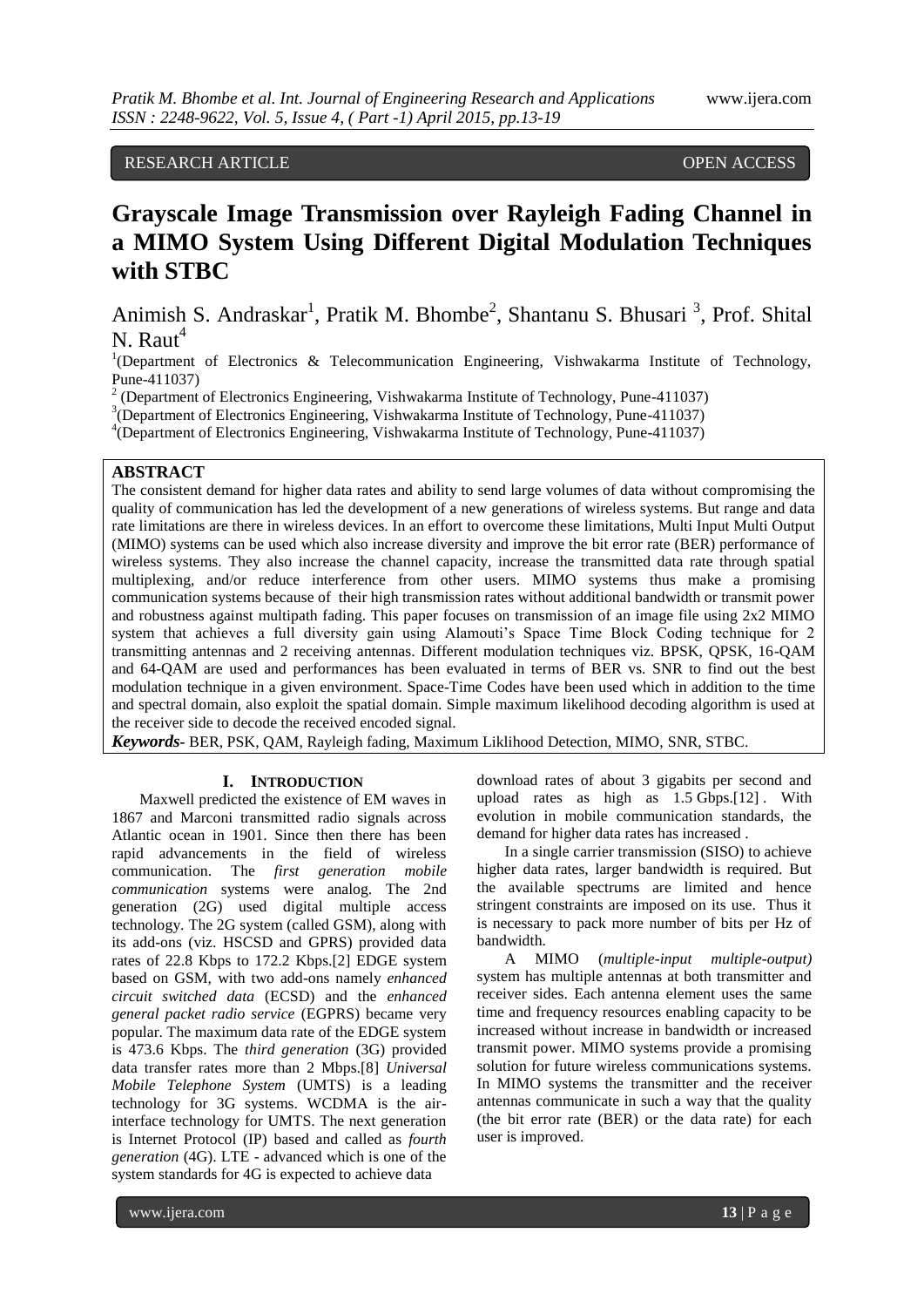The wireless communication systems also suffer from multipath fading which gives rise to higher noise and thus the high bit error rate. MIMO systems resort to spatial diversity to combat fading. For this purpose Space Time Block Coding (STBC) is employed which exploits spatial domain along with time domain. STBC creates redundancy and thus reduces outage probability of the transmitted signal. It is thus possible to achieve high reliability, high spectral efficiency and high performance gain. The goal of STBC is to find code matrices that satisfy certain optimality criteria.

This paper is organized as: Section II providing information on system model for MIMO; Section III describing the algorithm and simulation model used for image transmission; Section IV stating the results obtained from simulation; and Section V giving the conclusions drawn.

#### **II. MIMO SYSTEM MODEL**

The MIMO system consists of three main elements, namely the transmitter, the receiver and the channel. [2]

Let us consider a MIMO system having  $N_T$ transmitting antennas and  $N_R$  receiving antennas as shown in fig. 1.



Fig. 1 MIMO system representation

The MIMO system can be characterized as:

$$
\vec{y} = \vec{H} \cdot \vec{x} + \vec{n}
$$
 (1)

where *y* and *x* are received and transmitted vectors respectively and  $\boldsymbol{n}$  is the noise vector. The received signal is a linear combination of each transmitted signal plus noise.

MIMO system is expressed in terms of its channel. For a system with  $N_T$  transmitting antennas and  $N_R$  receiving antennas, channel matrix is of size  $N_R$  x  $N_T$ . Each element in this matrix is called as the channel coefficient between one of the antennas from both transmitter and receiver side. Channel coefficient between antenna 1 to 1 is specified with  $h_{11}$ , from antenna 1 to 2 as  $h_{21}$ , etc. In this way we

can obtain transmission matrix or channel matrix H . The channel matrix  $H$  is denoted as:

$$
\boldsymbol{H} = \begin{pmatrix} h_{1,1} & h_{1,2} & \cdots & h_{1,N_t} \\ h_{2,1} & h_{2,2} & \cdots & h_{2,N_t} \\ \vdots & \vdots & \ddots & \vdots \\ h_{N_r,1} & h_{N_r,2} & \cdots & h_{N_r,N_t} \end{pmatrix}
$$
(2)

Where each entry  $h_{i,j}$  denotes the attenuation and phase shift (transfer function) between the  $j<sup>th</sup>$ transmitter and the  $i<sup>th</sup>$  receiver. [3]

Advantages of MIMO system:

- Increased system capacity
- Better coverage
- Higher data rates
- Robustness against multipath fading

## **III. SIMULATION MODEL**

The simulation model consists of following blocks:



Fig. 2 Block diagram for grayscale image communication using STBC and MIMO.

## **3.1) INPUT DATA**

An array of binary data is generated by converting intensity value of each pixel in the grayscale image to be transmitted into its equivalent binary values and is passed on to the next stage for symbol mapping.

www.ijera.com **14** | P a g e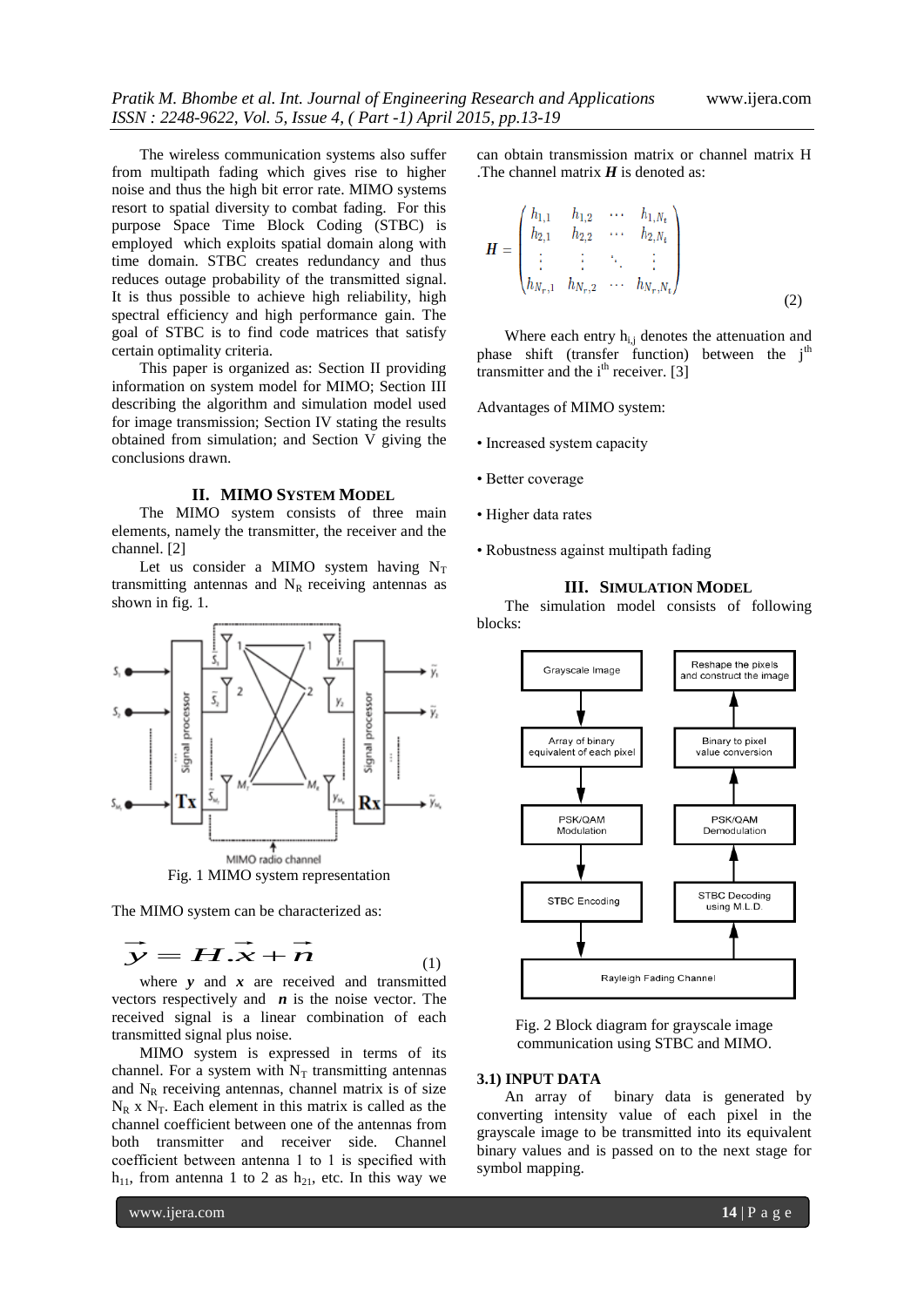# 3.2) DIGITAL MODULATION TECHNIQUES

In binary phase shift keying (*BPSK*), the phase of the carrier signal is varied according to the modulating signal. It uses two phases to represent the two binary digits '0' and '1'. BPSK is only able to modulate 1 bit/symbol and hence is unsuitable for high data-rate applications.

Quadrature phase shift keying (*QPSK*) uses phase shifts separated by multiples of  $\pi/2$ . More efficient use of bandwidth is achieved since each signaling element represents two bits rather than one. The input stream of binary digits is converted into two separate bit streams of half the data rate by taking alternate bits for the two streams. Each of them is then modulated as BPSK and two modulated signals are then added together and transmitted. [6][7].

In quadrature amplitude modulation (*QAM*), the data is transmitted by varying both amplitude and phase of the carrier signal. Generally two carrier waves are taken which are orthogonal (shifted by 90 degree) to each other. For QAM, each carrier is ASK modulated at different phases, further the data can be carried at different amplitudes.[5]

In *16-QAM*, four bits are grouped by taking two bits from each carrier to form a symbol. The number of possible symbols is  $2^4$ =16 which are combination of real and imaginary values[11]. In *64-QAM*, each symbol is represented by 6 bits. In higher order QAM for the mean energy of the constellation to remain same, the constellation points must be closer together and are thus more susceptible to noise and other corruption. By moving to a higher-order constellation, it is possible to transmit more data but less reliability.

#### **3.4) MIMO ENCODER**

Alamouti's STBC for 2x2 MIMO system is used in the MIMO encoder. The encoder takes a block of two modulated symbols  $s_1$  and  $s_2$  in each encoding operation and gives it to the transmitting antennas according to the code matrix,



Fig. 3 Transmission matrix

This can be interpreted as follows:

During the first symbol period (t), the first antenna transmits  $s_1$  and the second antenna transmits  $s_2$ . During the second symbol period  $(t+T)$ , the first antenna transmits  $-s_2$ <sup>\*</sup> and the second antenna transmits  $s_1^*$  being the complex conjugate of  $s_1$  [1] [4].

Thus we are transmitting both in space (across two antennas) and time (two transmission intervals). Hence is called space-time coding.

If  $s_1$  and  $s_2$  are the information sequence from the first antenna and the second antenna respectively.

Then

$$
s_1 = [s_1, -s_2^*]
$$
  
\n
$$
s_2 = [s_2, s_1^*]
$$
  
\n(3)  
\n(4)

Inner product of  $s_1$  and  $s_2$  is zero i.e., these sequences are orthogonal.[2]

#### **3.5) CHANNEL**

The signal which is being transmitted through a channel experiences a rapid fluctuation of the amplitude, phase or multipath delay of a radio signal, called as fading. Fading is caused by number of signals arriving at the reception point through different paths. We used Rayleigh fading which is a statistical model for the effect of propagation environment on radio signal to create such an environment . It is viewed as a reasonable model for tropospheric and ionospheric signal propagation as well as for the effect of urban environment on radio signal transmission. Rayleigh fading models assume that the magnitude of a signal that has passed through such a transmission medium (also called as communications channel) will vary randomly, or fade, according to a Rayleigh distribution — the radial component of the sum of two uncorrelated Gaussian random variables.[10]

Rayleigh fading channel model can be expressed as:

$$
p(r) = \frac{r}{\sigma^2} \exp \frac{-r}{2\sigma^2} \qquad \text{for } r \ge 0 \tag{5}
$$

In the above Rayleigh pdf, r is the envelope amplitude of the received signal, and  $2\sigma^2$  is the predetection mean power of the multipath signal.

MIMO system is described in terms of the channel. For a 2x2 MIMO, the channel matrix will be of size 2x2 consisting of four entries [3].

Assuming that  $h1(t)$  and  $h2(t)$ , which are the fading coefficients from antennas 1 and 2 respectively, at time *t.* are constant across two consecutive symbol transmission periods i.e.  $h1(t) =$  $h1(t+T)$  then signals after passing through the channel can be expressed as, [2]

$$
r_1 = h_1 s_1 + h_2 s_2 + n_1 \tag{6}
$$

 $r_2 = -h_1 s_2^* + h_2 s_1^* + n_2$  (7)  $r_1$  and  $r_2$  are the signals received at the receiver side.

#### **3.6) MIMO DECODER**

The decoder system consists of a channel estimator, a combiner and the maximum likelihood decoder.[1] We have assumed that the channel coefficients  $h_1$  and  $h_2$  can be recovered perfectly at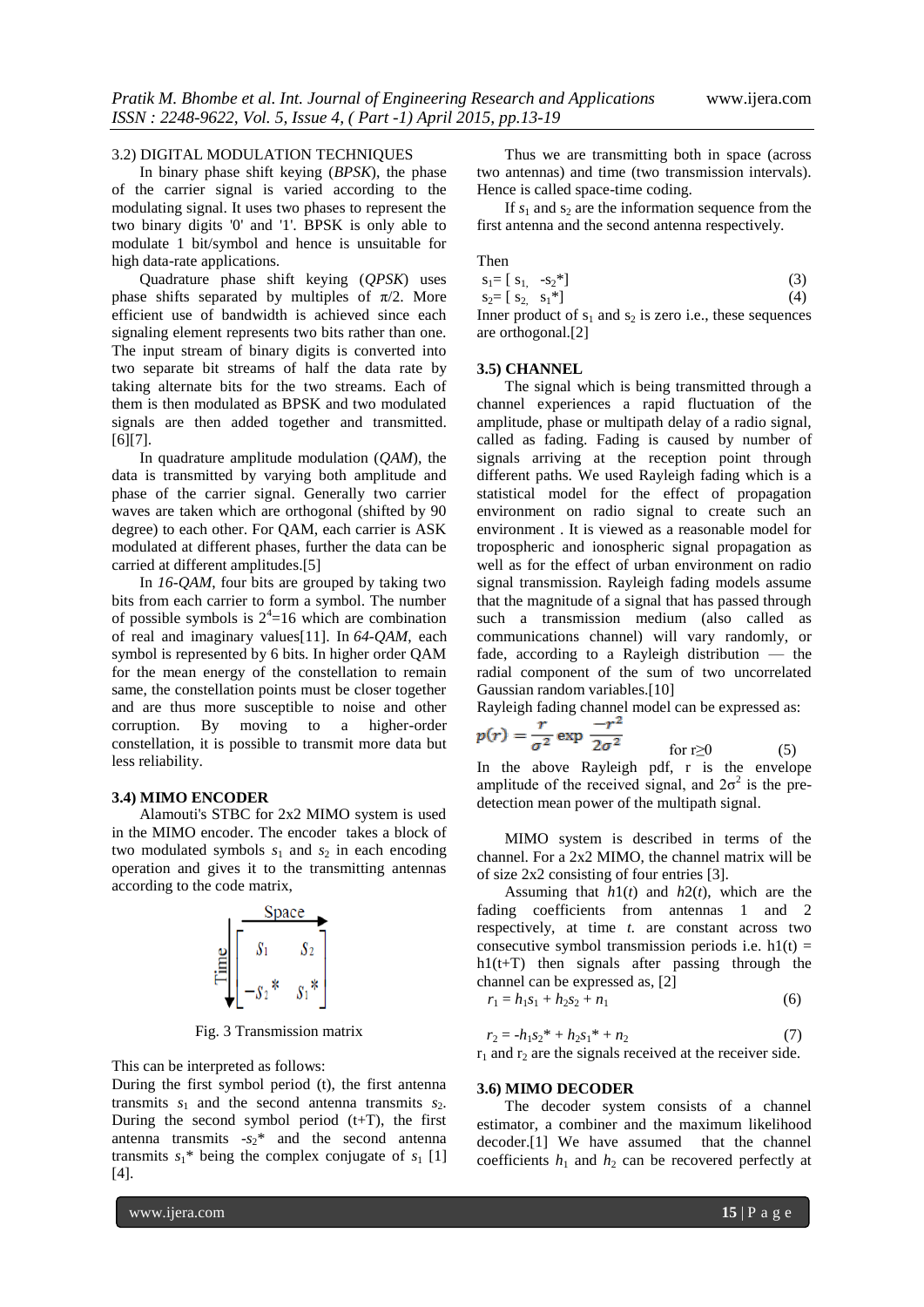the receiver and used as the CSI. The combiner combines the received signal as follows:

$$
\tilde{s_1} = h_1^* r_1 + h_2 r_2^* = (\alpha_1^2 + \alpha_2^2) s_1 + h_1^* n_1 + h_2 n_2^*
$$
 (8)

$$
\tilde{s}_2 = h_2^* r_1^* - h_1 r_2^* = (\alpha_1^2 + \alpha_2^2) s_2 - h_1 n_2^* + h_2 n_1 \tag{9}
$$

and sends them to the maximum likelihood detector. [2]

 Maximum Liklihood decoder is used to decode the received symbols. The job is to make 'best estimate' of transmitted signal  $s_i(t)$  upon receiving r(t). Depending on the modulation and transmission strategy used, the receiver usually has the knowledge about the signal constellation that is in use . The fig. 4 shows a two-dimensional signal space showing a signal vector *s<sup>i</sup>* and a received vector  $\bar{r}$  and the noise vector  $\omega$ .



Fig. 4 Signal space showing signal vector  $s_i$  and r.

 So, the decision rule simply is to choose the signal point  $s_i$  among all valid 's<sub>i</sub>-s', if the received vector  $r'$  is closest to  $s_i$  in terms of Euclidean distance. The receiver then takes a decision that  $r = s_i$ . The MLD minimizes the following decision metrix over all possible values of  $s_1$  and  $s_2$ .

$$
|\mathbf{r}_1 - \mathbf{h}_1 \mathbf{s}_1 - \mathbf{h}_2 \mathbf{s}_2|^2 + |\mathbf{r}_2 + \mathbf{h}_1 \mathbf{s}_2^* - \mathbf{h}_2 \mathbf{s}_1^*|^2
$$
 (10)

Equivalently, the decision rule for each combined signal  $S_i^*$ ,  $j = 1, 2$  becomes: [2]

# Pick  $S_i$  iff

$$
(\alpha_1^2 + \alpha_2^2 - 1)|s_i|^2 + d^2(\tilde{s}_j, s_i) \leq (\alpha_1^2 + \alpha_2^2 - 1)|s_k|^2 + d^2(\tilde{s}_j, s_k)
$$
 (11)

 Thus the ML decoder decision statistic decodes in favor of  $s_1$  and  $s_2$  over all possible values of  $s_1$  and  $s_2$ .

# **3.7) DIGITAL DEMODULATION**

Demodulation is done with respective digital demodulation technique of the symbols s1 and s2 which are obtained from MLD. The original bits are obtained back in this way and the transmitted data file is recovered from this data

# **3.8) ALGORITHM FOR TRANSMISSION OF A GRAYSCALE IMAGE**

- 1. Read the image file and find out the intensity levels for all the pixels.
- 2. Convert these intensity levels into their equivalent binary representations.
- 3. Modulate this binary data using PSK or QAM digital modulation technique.
- 4. This signal is then encoded using Alamouti's Space-Time Block Coding (STBC) scheme and transmission matrix is generated.
- 5. Multiply the STBC encoded data with the channel equation and send it to the receiver.
- 6. Decode the received data using maximum likelihood decoder and demodulate it.
- 7. Convert the demodulated binary representations into their equivalent intensity levels.
- 8. Rearrange the image pixels and save the new image file.

## **IV. RESULTS**

Fig. 5 shows the original image to be transmitted using a 2x2 MIMO system using Alamouti's STBC. PSK and QAM modulation techniques have been used to modulate the data before encoding.

The performance of the system is analyzed using BER (Bit Error Rate) which represents errors in a given number of transmitted bits over a communication channel caused due to the noise, interference or distortion.[6] Bit error rate is plotted as a function of SNR. BER vs. SNR performance is plotted for received image file with each of the modulation techniques.



Fig. 5 Original Image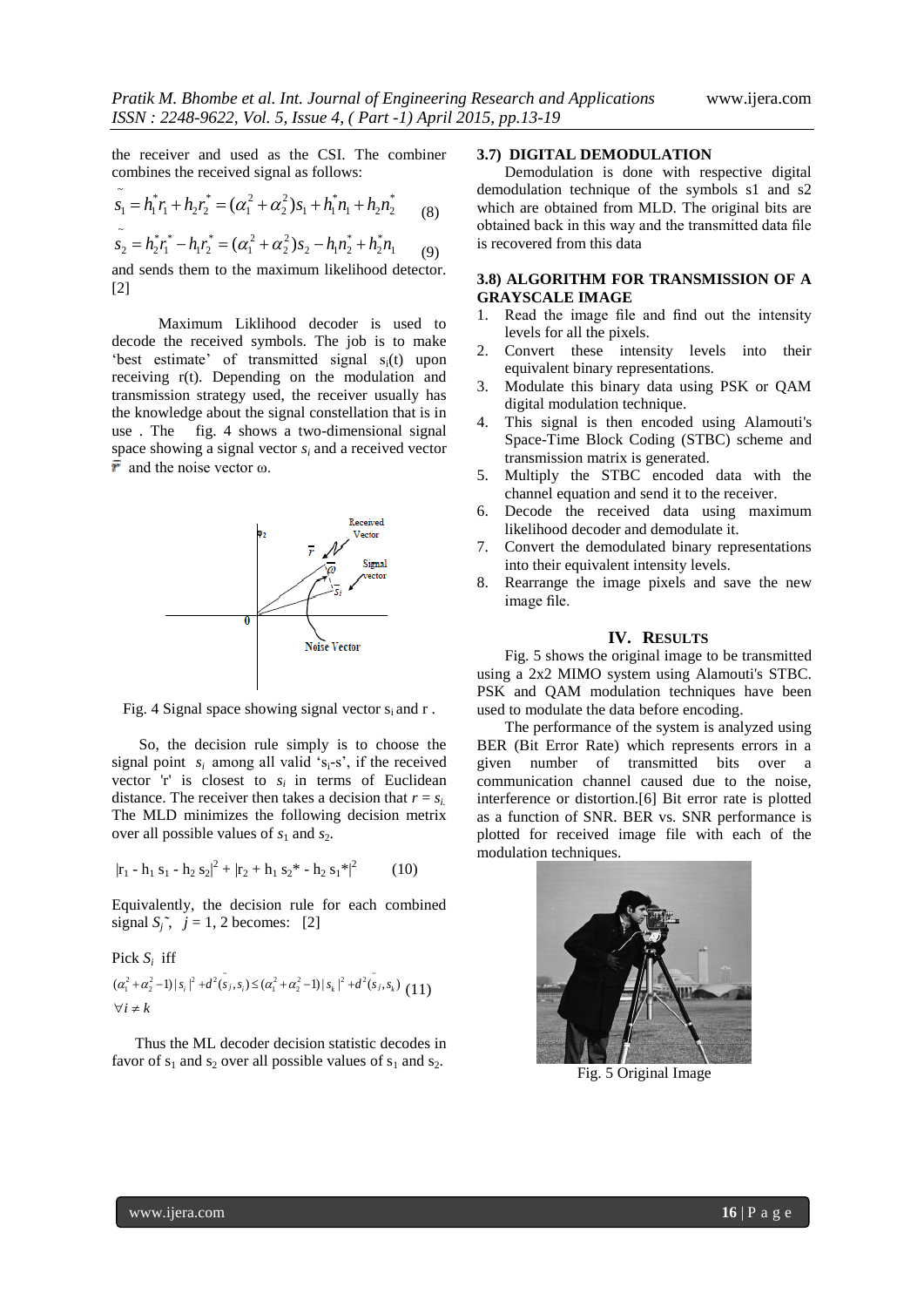

Fig. 6 Received image using BPSK at SNR=10 dB with and without diversity.



Fig. 7 Received image using QPSK at SNR=10 dB with and without diversity.



Fig. 8 Received image using 16-QAM at SNR= 10 dB with and without diversity.



Fig. 9 Received image using 64-QAM at SNR=10 dB with and without diversity.

Fig. 6 to Fig 9 represents the reconstructed images at the receiver when BPSK, QPSK, 16-QAM and 64- QAM digital modulation techniques were

used respectively. Each fig. shows the received image with and without diversity scheme for a particular value of SNR.

www.ijera.com **17** | P a g e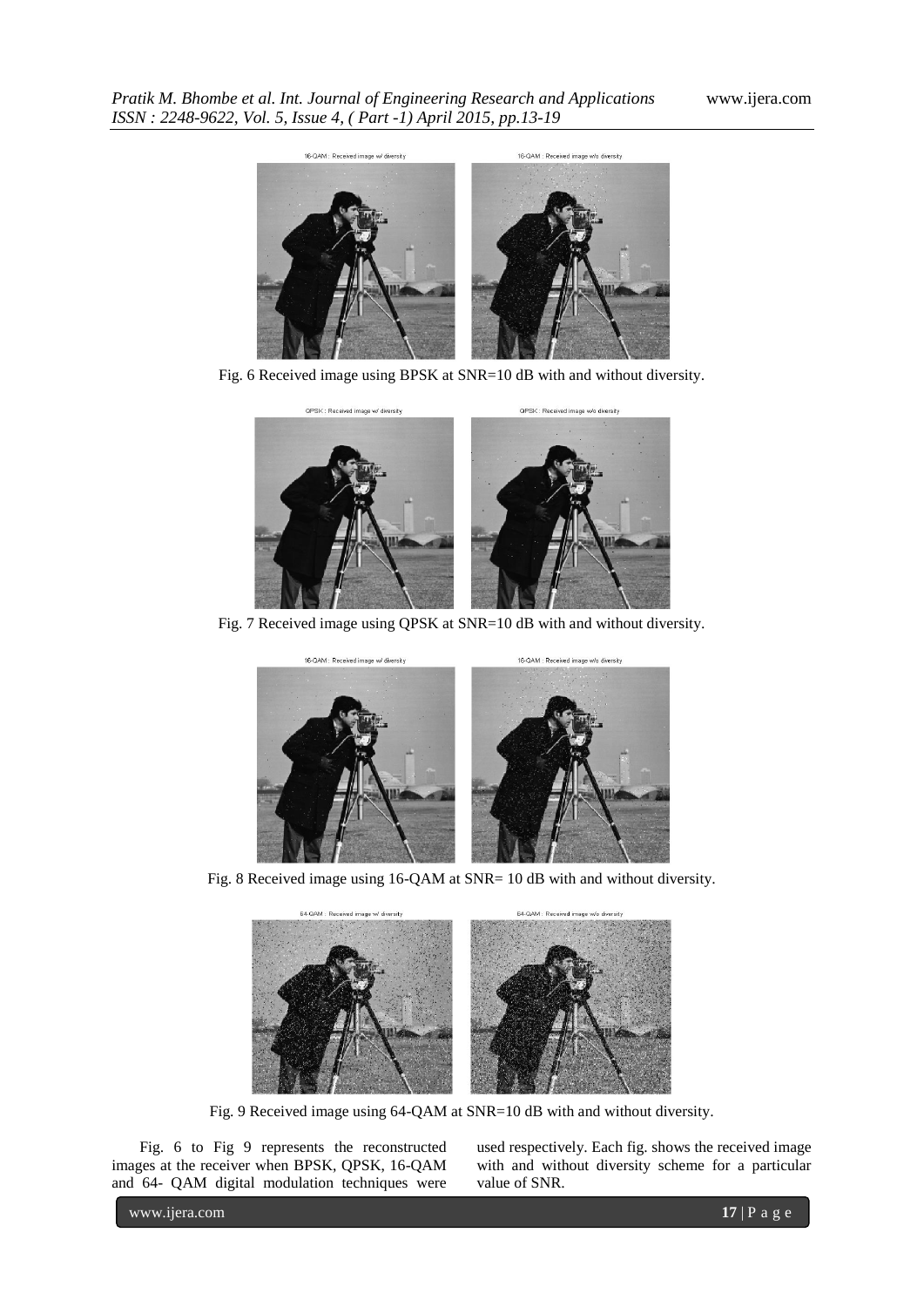The plot in Fig.10 shows BER vs. SNR performance of the image received with diversity and without diversity for each of the four modulation techniques used.

Out of the four modulation techniques (BPSK, QPSK, 16 QAM, 64 QAM), best results (reconstructed images) were obtained for BPSK in terms of lowest BER for given value of SNR.

## **V. CONCLUSION**

The paper demonstrates the transmission of grayscale image using STBC and MIMO. A 2x2 MIMO System has been simulated and compared for BPSK, QPSK, 16-QAM and 64-QAM digital modulation techniques employed along with STBC over Rayleigh fading environment. The effect of noise on the received images in each case is observed in terms of visual quality of the received image as

well as Bit Error rate (BER) vs. SNR plot.

It is observed that the effect of noise is significantly reduced when diversity scheme is employed as compared to images received without using diversity in each case. This result is verified for SNR= 10 dB for each of the four mentioned modulation techniques.

From obtained results, it is clear that at a particular value of SNR, Bit Error Rate (BER) is lowest for BPSK and highest for 64-QAM. Similar results are obtained in both cases i.e. for image received with diversity and without. Thus for every value of SNR, BER are in following decreasing order with respect to modulation techniques:

## $64 - QAM > 16-QAM > QPSK > BPSK$



Fig. 9 BER vs. SNR plot for all four modulation techniques with and without diversity

Also it can be concluded that to achieve a certain BER, signal power requirement is minimum for BPSK and maximum for 64-QAM. Thus for systems in which power constraints is a major issue, BPSK modulation produces least noise at low signal strength, giving better quality of signal transmission. But the higher order modulation techniques like QAM packs more number of bits per symbol and thus increases the data rate but reduces the reliability of the received file. Thus a suitable modulation technique has to be selected in order to achieve a tradeoff between speed, quality of reception and power requirements.

#### **REFERENCES**

- [1] Siavash M. Alamouti, A Simple Transmit Diversity Technique for Wireless Communications, *IEEE Journal On Select Areas In Communications, Vol. 16, No. 8, October 1998.*
- [2] Mohinder Jankiraman*, Space Time Codes and MIMO Systems* (685 Canton Street Norwood, MA 02062 ,ISBN 1-58053-865-7)
- [3] Luis Miguel Cort´es-Pe˜na, MIMO Space-Time Block Coding (STBC): Simulations and Results, *Personal and Mobile Communications, Georgia Tech (ECE6604), April* 2009.